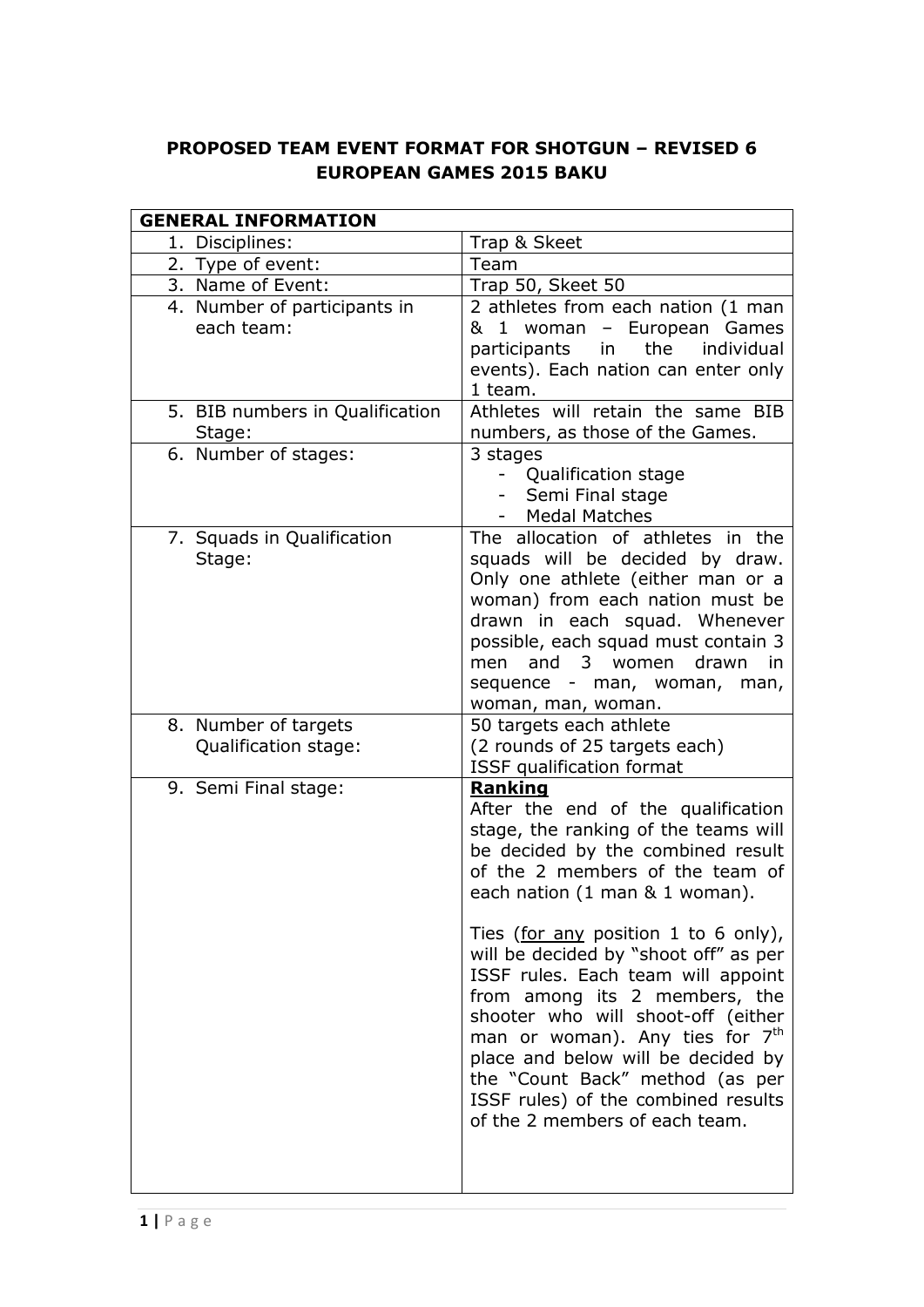The top 6 teams (after the qualification ranking is established) will be divided **by DRAW** into 2 groups of 3 teams each (they will be allocated new BIB numbers as section 1 1 below) and will compete in two separate Semi Finals.

The first Semi Final will be composed of the teams drawn with BIB numbers 1, 2 & 3. The second Semi Final will be composed of the teams drawn with BIB numbers 4, 5 & 6.

### **Number of targets**

#### **Trap**

15 targets each athlete from positions 1 to 5, in 2 stages:

#### First Elimination stage :

After the first 10 targets the team with the lowest result is eliminated. In case of a tie the elimination will be decided by the Qualification ranking of each team. The team with the lowest qualification ranking is eliminated. Second stage

After elimination of the  $3<sup>rd</sup>$  team, the remaining 2 teams will continue to shoot the remaining 5 targets to complete the Semi Final. After the Semi Final, in case of a tie, this will be broken by shoot -off as per ISSF rules. Each team will appoint from among its 2 members, the shooter who will shoot -off (either man or woman).

## **Skeet**

16 targets each athlete (8 doubles) from positions 3,4,5,4 in that sequence, as per ISSF rules for Semi Finals, in 2 stages .

#### First Elimination stage

After the first 12 targets (stations 3, 4 & 5) the team with the lowest result is eliminated. In case of a tie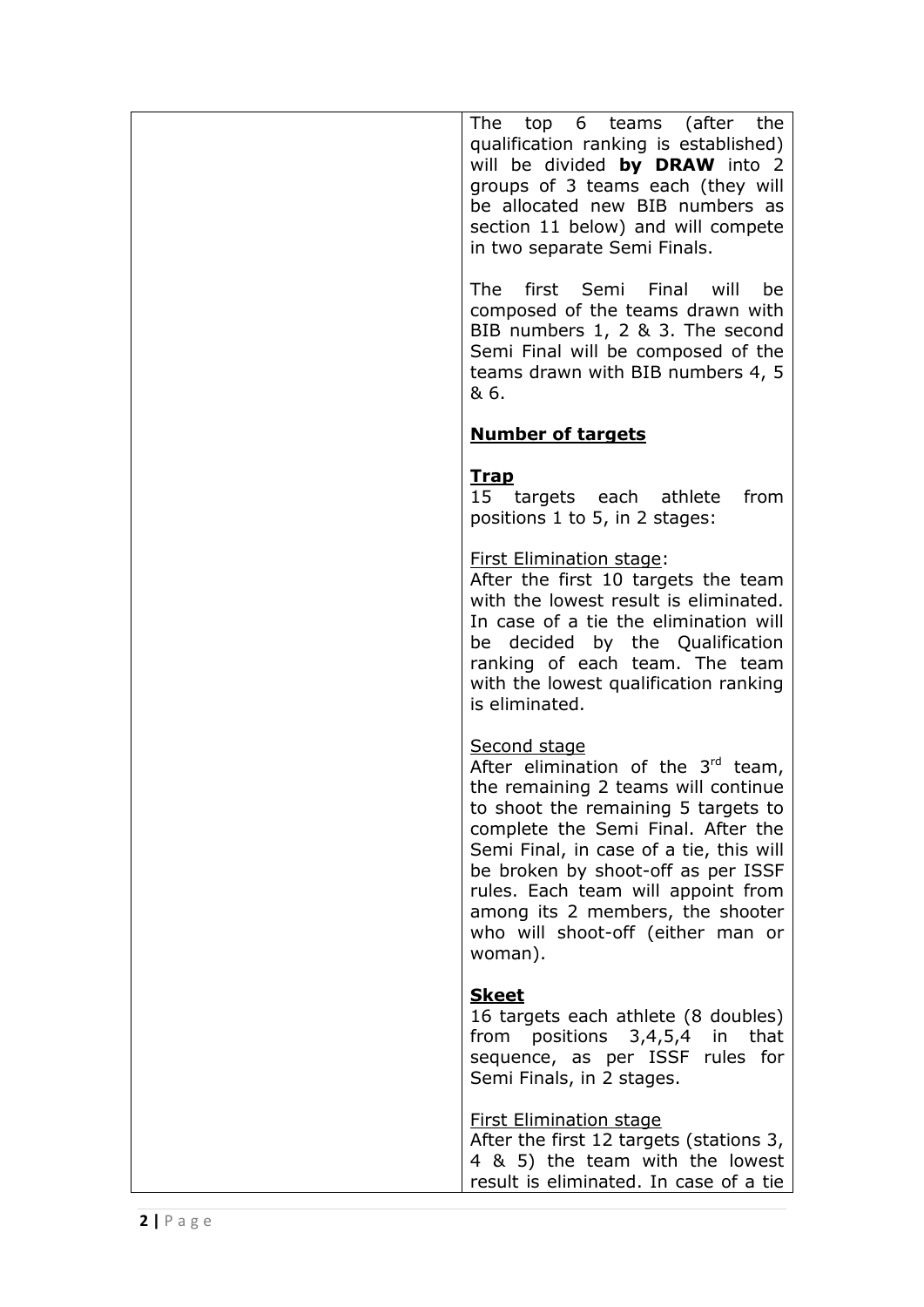|                    | the elimination will be decided by<br>the Qualification ranking of each<br>team. The team with the lowest<br>qualification ranking is eliminated.                                                                                                                                                                                                                                               |
|--------------------|-------------------------------------------------------------------------------------------------------------------------------------------------------------------------------------------------------------------------------------------------------------------------------------------------------------------------------------------------------------------------------------------------|
|                    | Second stage<br>After elimination of the $3rd$ team,<br>the remaining 2 teams will continue<br>to shoot the remaining 4 targets<br>(station 4) to complete the Semi<br>Final. After the Semi Final, in case<br>of a tie, this will be broken by<br>shoot-off as per ISSF rules. Each<br>team will appoint from among its 2<br>members, the shooter who will<br>shoot-off (either man or woman). |
|                    | The winning teams of the Semi<br>Finals will qualify for the Gold Medal<br>Match.                                                                                                                                                                                                                                                                                                               |
|                    | The two teams in $2nd$ place, of the<br>Semi Finals, will qualify for the<br>Bronze Medal Match.                                                                                                                                                                                                                                                                                                |
|                    | The two eliminated teams of the<br>two Semi Finals will be ranked in 5 <sup>th</sup><br>and $6th$ place according to their<br>Semi Final results (the combined<br>result of the two members of each<br>team). In case of a tie the team<br>with the lowest ranking after<br>qualification will take the 6 <sup>th</sup> place.                                                                  |
| 10. Medal Matches: | The Bronze Medal Match will be shot<br>first, followed by the Gold Medal<br>match                                                                                                                                                                                                                                                                                                               |
|                    | <u>Trap</u><br>15 targets each athlete<br>from<br>positions 2, 3 & 4.                                                                                                                                                                                                                                                                                                                           |
|                    | <b>Skeet</b><br>16 targets each athlete (8 doubles)<br>from positions 3,4,5,4 in that<br>sequence, as per ISSF rules for<br>Medal matches.                                                                                                                                                                                                                                                      |
|                    | The final ranking will be decided by<br>the combined result of the 2<br>members of the team of each<br>nation $(1 \text{ man } 8 \text{ 1 woman}).$                                                                                                                                                                                                                                             |